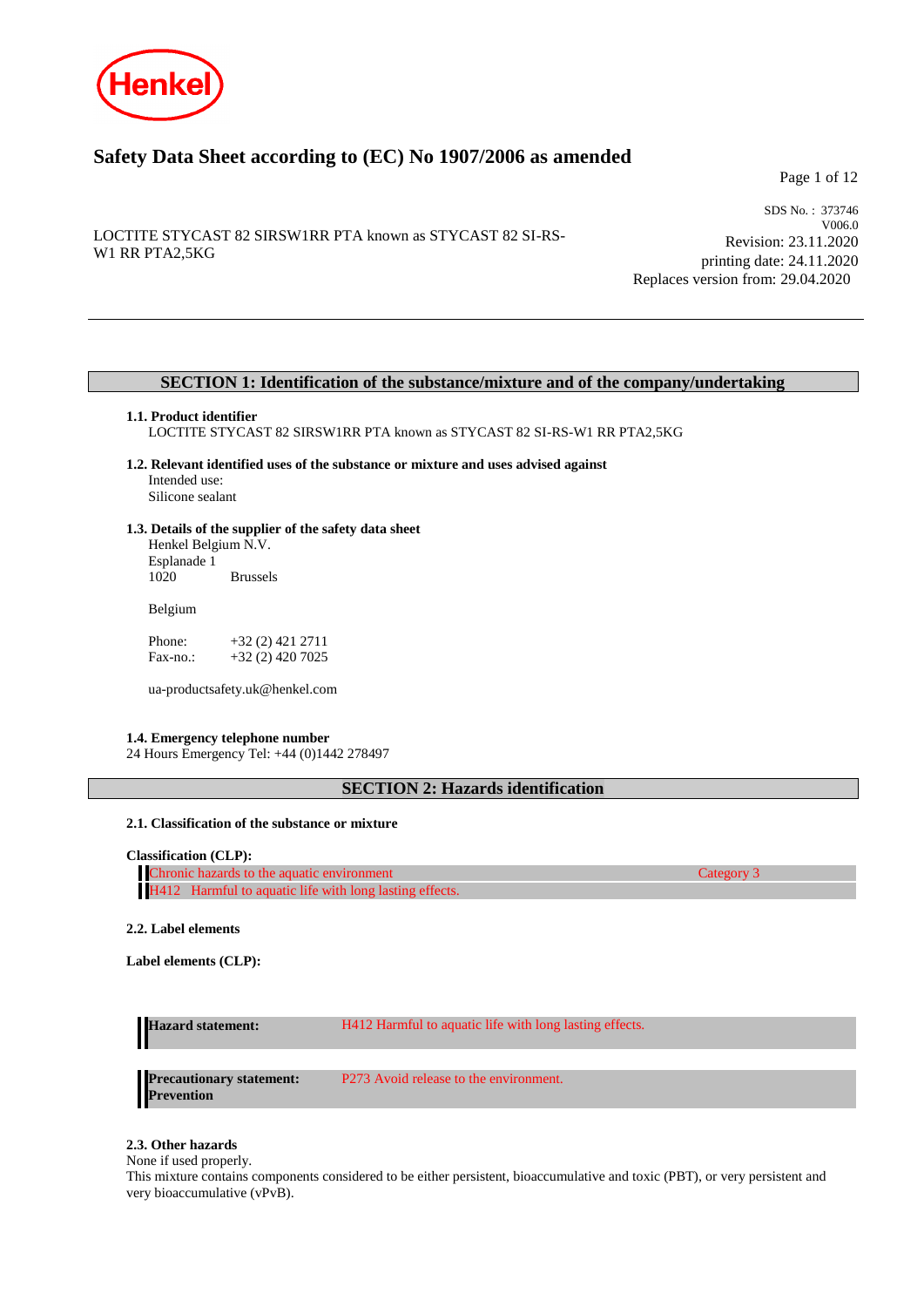# **SECTION 3: Composition/information on ingredients**

# **3.2. Mixtures**

### **General chemical description:**

Silicone sealant

#### **Declaration of the ingredients according to CLP (EC) No 1272/2008:**

| <b>Hazardous</b> components<br>CAS-No.   | <b>EC Number</b><br><b>REACH-Reg No.</b> | content           | <b>Classification</b>                                                                                                                                                                                             |
|------------------------------------------|------------------------------------------|-------------------|-------------------------------------------------------------------------------------------------------------------------------------------------------------------------------------------------------------------|
| octamethylcyclotetrasiloxane<br>556-67-2 | 209-136-7<br>01-2119529238-36            | $0.025 < 0.25 \%$ | Flam. Liq. 3<br>H <sub>226</sub><br>Repr. 2<br>H361f<br>Aquatic Chronic 1<br>H410<br>EU. REACH Candidate List of Substances of<br>Very High Concern for Authorization<br>(SVHC)<br>M factor (Chron Aquat Tox): 10 |

**For full text of the H - statements and other abbreviations see section 16 "Other information". Substances without classification may have community workplace exposure limits available.**

# **SECTION 4: First aid measures**

### **4.1. Description of first aid measures**

Inhalation:

Should not be a problem as product is of low volatility. However, if feeling unwell remove patient to fresh air.

Skin contact: Rinse with running water and soap. Obtain medical attention if irritation persists.

# Eye contact:

Rinse immediately with plenty of running water (for 10 minutes), seek medical attention from a specialist.

Ingestion: Rinse mouth, drink 1-2 glasses of water, do not induce vomiting, consult a doctor.

### **4.2. Most important symptoms and effects, both acute and delayed**

Prolonged or repeated contact may cause skin irritation.

Prolonged or repeated contact may cause eye irritation.

#### **4.3. Indication of any immediate medical attention and special treatment needed** See section: Description of first aid measures

# **SECTION 5: Firefighting measures**

# **5.1. Extinguishing media**

**Suitable extinguishing media:** water, carbon dioxide, foam, powder

**Extinguishing media which must not be used for safety reasons:** High pressure waterjet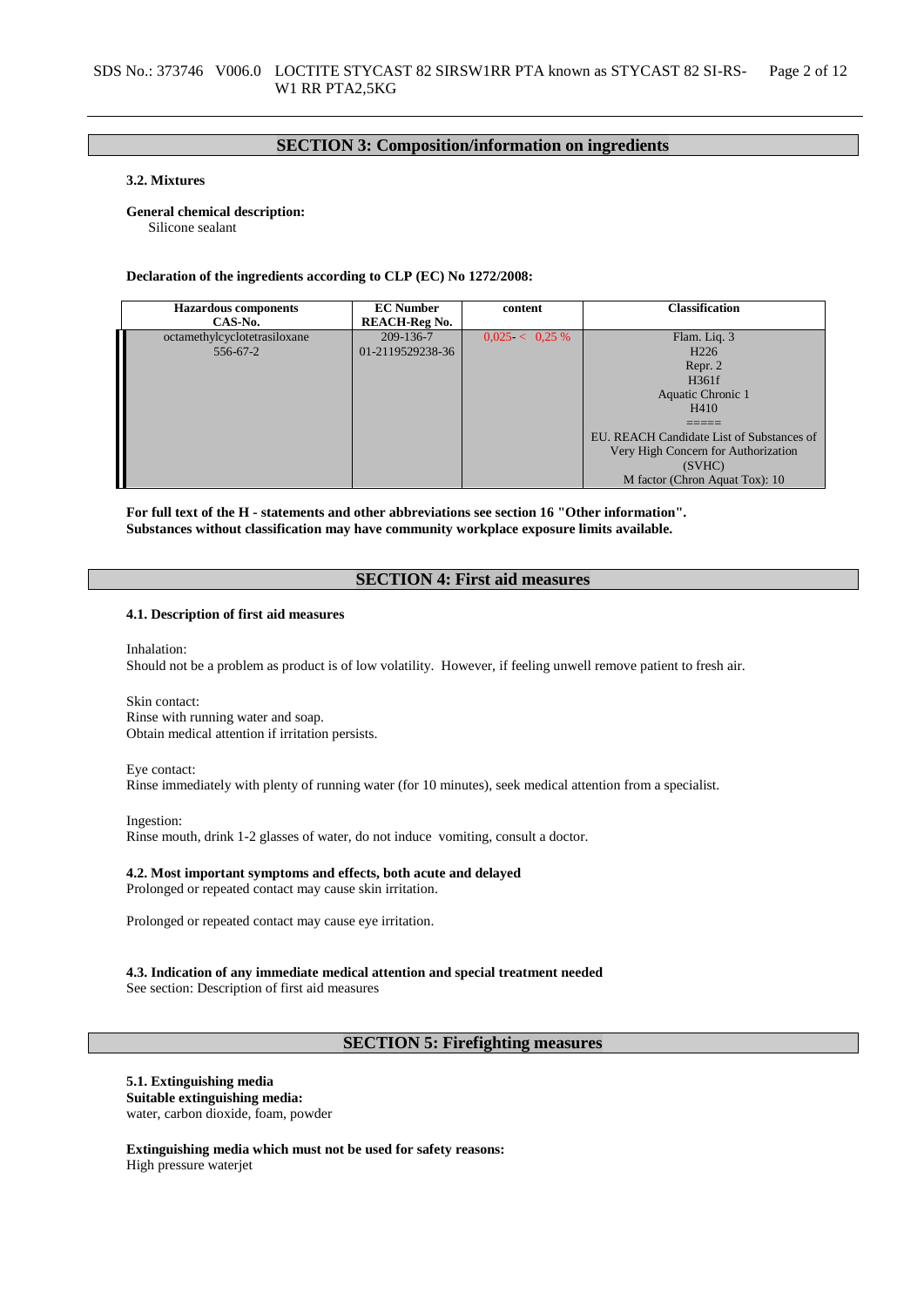### **5.2. Special hazards arising from the substance or mixture**

In the event of a fire, carbon monoxide (CO) and carbon dioxide (CO2) can be released. Silicon dioxide

### **5.3. Advice for firefighters**

Wear self-contained breathing apparatus and full protective clothing, such as turn-out gear.

#### **Additional information:**

In case of fire, keep containers cool with water spray.

# **SECTION 6: Accidental release measures**

### **6.1. Personal precautions, protective equipment and emergency procedures**

Avoid contact with skin and eyes. Wear protective equipment. Ensure adequate ventilation.

### **6.2. Environmental precautions**

Do not empty into drains / surface water / ground water.

### **6.3. Methods and material for containment and cleaning up**

For small spills wipe up with paper towel and place in container for disposal. For large spills absorb onto inert absorbent material and place in sealed container for disposal. Dispose of contaminated material as waste according to Section 13.

#### **6.4. Reference to other sections**

See advice in section 8

# **SECTION 7: Handling and storage**

#### **7.1. Precautions for safe handling**

Avoid skin and eye contact. See advice in section 8

#### Hygiene measures:

Good industrial hygiene practices should be observed. Wash hands before work breaks and after finishing work. Do not eat, drink or smoke while working.

# **7.2. Conditions for safe storage, including any incompatibilities**

Ensure good ventilation/extraction. Keep container tightly sealed. Refer to Technical Data Sheet

**7.3. Specific end use(s)** Silicone sealant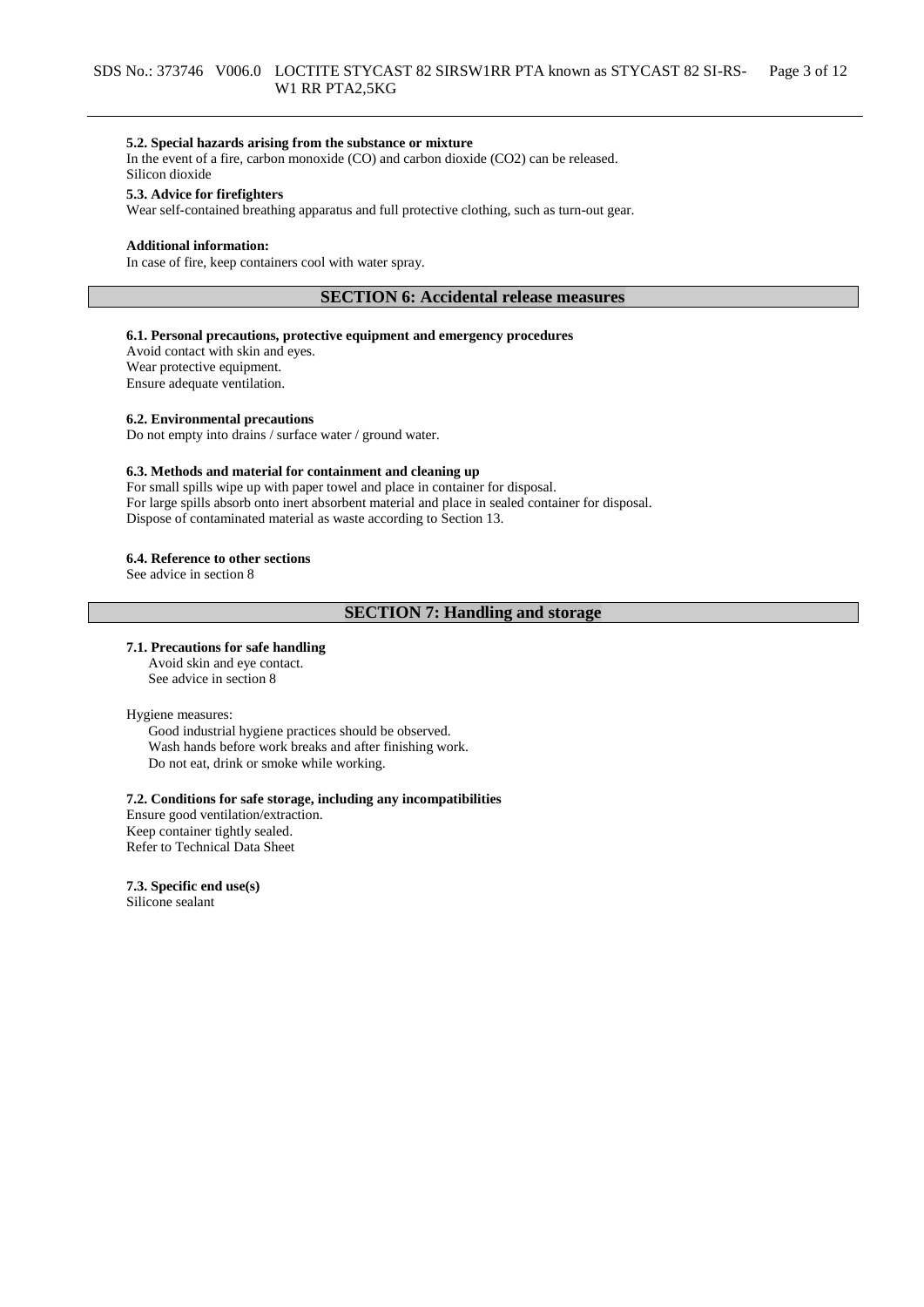# **SECTION 8: Exposure controls/personal protection**

# **8.1. Control parameters**

# **Occupational Exposure Limits**

Valid for

Great Britain

None

# **Occupational Exposure Limits**

Valid for

Ireland

None

# **Predicted No-Effect Concentration (PNEC):**

| Name on list                             | <b>Environmental Exposure</b>      |        | <b>Value</b>      |     |                    |        | <b>Remarks</b> |
|------------------------------------------|------------------------------------|--------|-------------------|-----|--------------------|--------|----------------|
|                                          | Compartment                        | period |                   |     |                    |        |                |
|                                          |                                    |        | mg/l              | ppm | mg/kg              | others |                |
| Octamethylcyclotetrasiloxane             | aqua                               |        | 0.0015            |     |                    |        |                |
| 556-67-2                                 | (freshwater)                       |        | mg/1              |     |                    |        |                |
| Octamethylcyclotetrasiloxane             | aqua (marine                       |        | 0,00015           |     |                    |        |                |
| 556-67-2                                 | water)                             |        | mg/1              |     |                    |        |                |
| Octamethylcyclotetrasiloxane<br>556-67-2 | sewage<br>treatment plant<br>(STP) |        | $10 \text{ mg}/l$ |     |                    |        |                |
| Octamethylcyclotetrasiloxane<br>556-67-2 | sediment<br>(freshwater)           |        |                   |     | $3 \text{ mg/kg}$  |        |                |
| Octamethylcyclotetrasiloxane<br>556-67-2 | sediment<br>(marine water)         |        |                   |     | $0,3$ mg/kg        |        |                |
| Octamethylcyclotetrasiloxane<br>556-67-2 | oral                               |        |                   |     | $41 \text{ mg/kg}$ |        |                |
| Octamethylcyclotetrasiloxane<br>556-67-2 | Soil                               |        |                   |     | $0,54$ mg/kg       |        |                |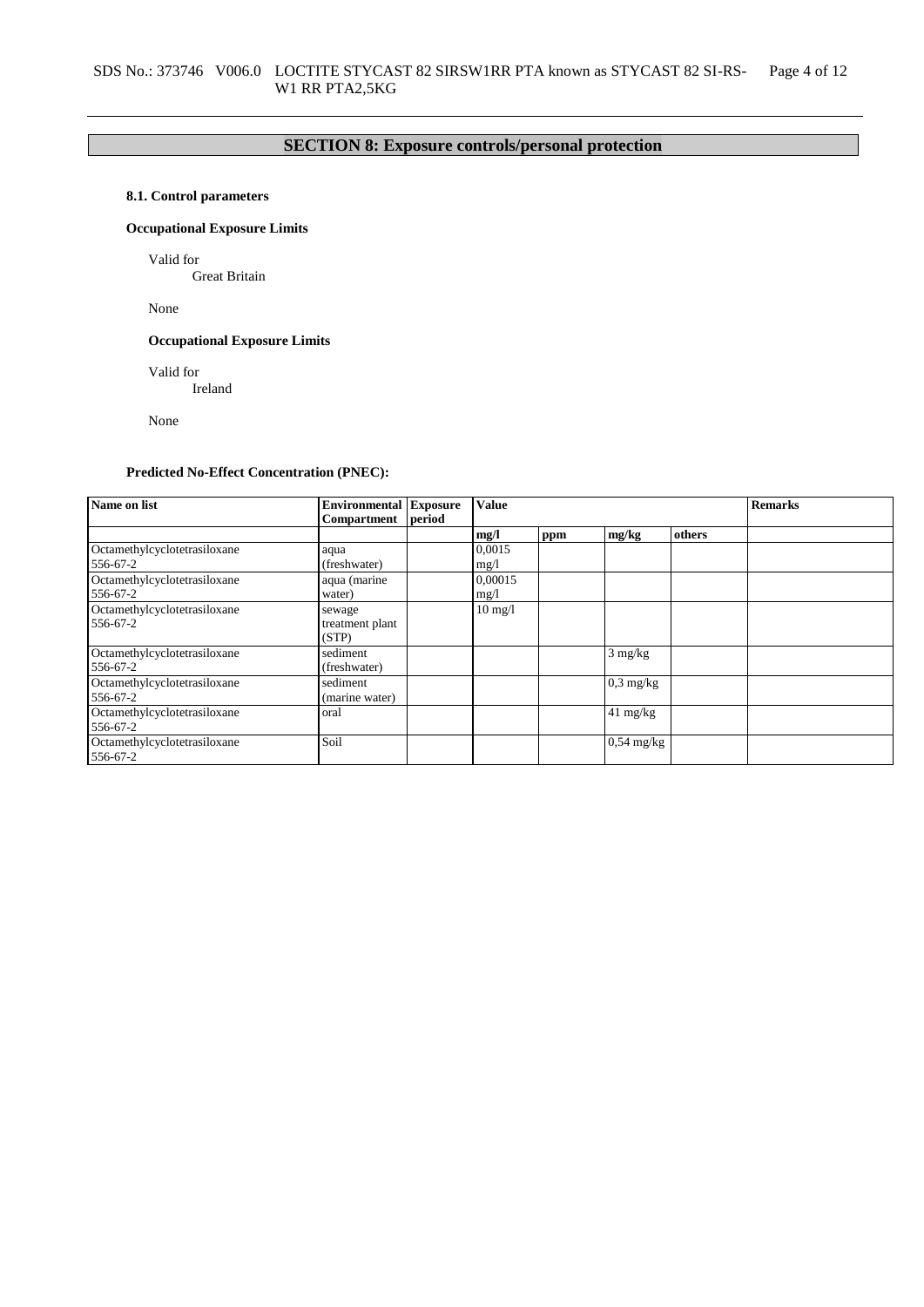### **Derived No-Effect Level (DNEL):**

| Name on list                             | <b>Application</b><br>Area | Route of<br><b>Exposure</b> | <b>Health Effect</b>                               | <b>Exposure</b><br><b>Time</b> | <b>Value</b>        | <b>Remarks</b> |
|------------------------------------------|----------------------------|-----------------------------|----------------------------------------------------|--------------------------------|---------------------|----------------|
| Octamethylcyclotetrasiloxane<br>556-67-2 | Workers                    | inhalation                  | Long term<br>exposure -<br>systemic effects        |                                | 73 mg/m3            |                |
| Octamethylcyclotetrasiloxane<br>556-67-2 | Workers                    | inhalation                  | Long term<br>exposure - local<br>effects           |                                | 73 mg/m3            |                |
| Octamethylcyclotetrasiloxane<br>556-67-2 | General<br>population      | inhalation                  | Long term<br>exposure -<br>systemic effects        |                                | $13$ mg/m $3$       |                |
| Octamethylcyclotetrasiloxane<br>556-67-2 | General<br>population      | inhalation                  | Long term<br>exposure - local<br>effects           |                                | $13$ mg/m $3$       |                |
| Octamethylcyclotetrasiloxane<br>556-67-2 | General<br>population      | oral                        | Long term<br>exposure -<br>systemic effects        |                                | $3.7 \text{ mg/kg}$ |                |
| Octamethylcyclotetrasiloxane<br>556-67-2 | Workers                    | inhalation                  | Acute/short term<br>exposure - local<br>effects    |                                | $73$ mg/m $3$       |                |
| Octamethylcyclotetrasiloxane<br>556-67-2 | Workers                    | inhalation                  | Acute/short term<br>exposure -<br>systemic effects |                                | 73 mg/m3            |                |
| Octamethylcyclotetrasiloxane<br>556-67-2 | General<br>population      | inhalation                  | Acute/short term<br>exposure - local<br>effects    |                                | $13$ mg/m $3$       |                |
| Octamethylcyclotetrasiloxane<br>556-67-2 | General<br>population      | inhalation                  | Acute/short term<br>exposure -<br>systemic effects |                                | $13$ mg/m $3$       |                |
| Octamethylcyclotetrasiloxane<br>556-67-2 | General<br>population      | oral                        | Acute/short term<br>exposure -<br>systemic effects |                                | $3.7 \text{ mg/kg}$ |                |

**Biological Exposure Indices:** None

#### **8.2. Exposure controls:**

Engineering controls: Ensure good ventilation/extraction.

Respiratory protection: Ensure adequate ventilation. An approved mask or respirator fitted with an organic vapour cartridge should be worn if the product is used in a poorly ventilated area Filter type: A (EN 14387)

Hand protection:

Chemical-resistant protective gloves (EN 374).

Suitable materials for short-term contact or splashes (recommended: at least protection index 2, corresponding to > 30 minutes permeation time as per EN 374):

nitrile rubber (NBR; >= 0.4 mm thickness)

Suitable materials for longer, direct contact (recommended: protection index 6, corresponding to > 480 minutes permeation time as per EN 374):

nitrile rubber (NBR; >= 0.4 mm thickness)

This information is based on literature references and on information provided by glove manufacturers, or is derived by analogy with similar substances. Please note that in practice the working life of chemical-resistant protective gloves may be considerably shorter than the permeation time determined in accordance with EN 374 as a result of the many influencing factors (e.g. temperature). If signs of wear and tear are noticed then the gloves should be replaced.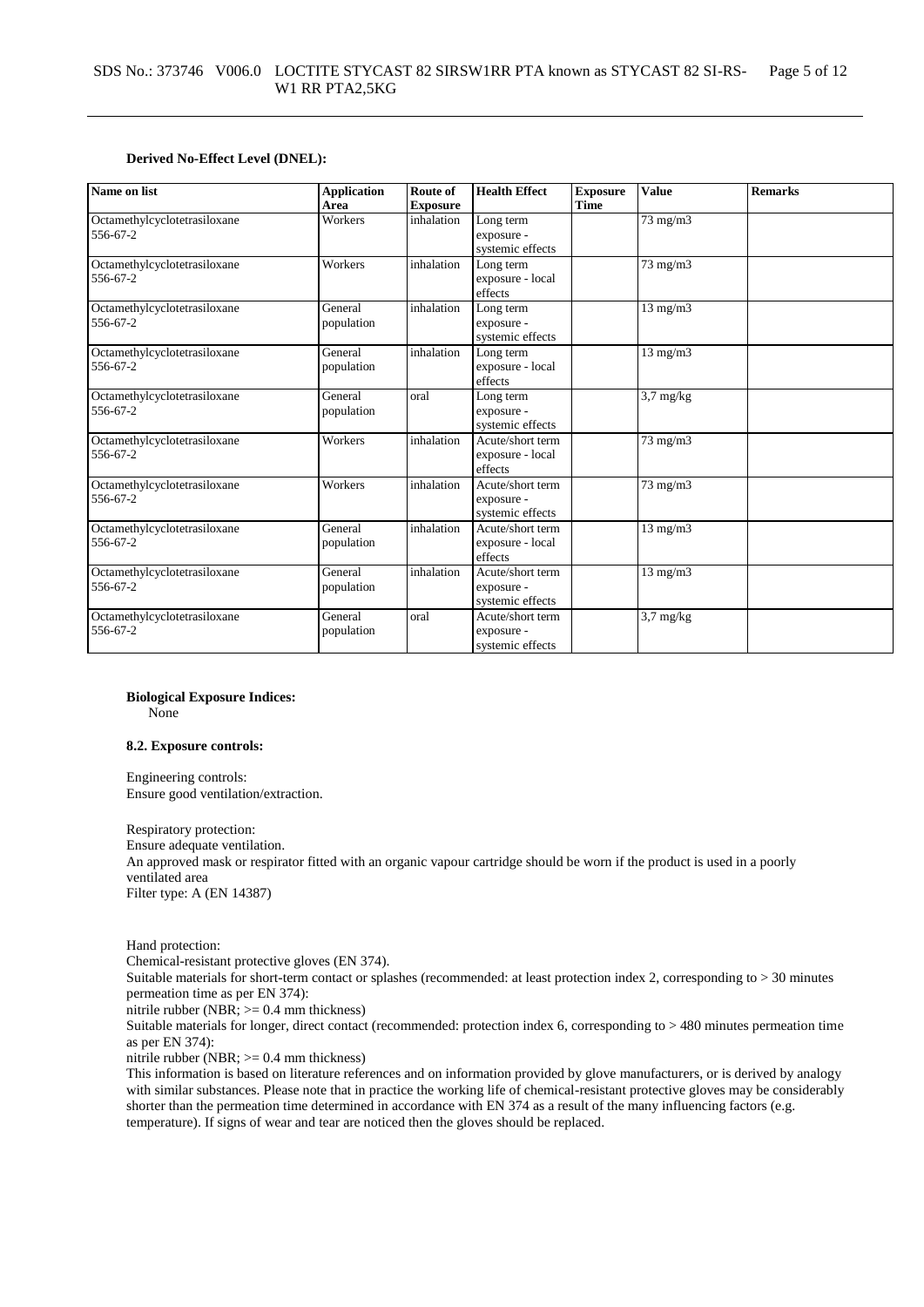#### Eye protection:

Safety glasses with sideshields or chemical safety goggles should be worn if there is a risk of splashing. Protective eye equipment should conform to EN166.

Skin protection:

Wear suitable protective clothing.

Protective clothing should conform to EN 14605 for liquid splashes or to EN 13982 for dusts.

Advices to personal protection equipment:

The information provided on personal protective equipment is for guidance purposes only. A full risk assessment should be conducted prior to using this product to determine the appropriate personal protective equipment to suit local conditions. Personal protective equipment should conform to the relevant EN standard.

# **SECTION 9: Physical and chemical properties**

# **9.1. Information on basic physical and chemical properties**

| Appearance                             | liquid                             |
|----------------------------------------|------------------------------------|
|                                        | liquid                             |
|                                        | brown                              |
| Odor                                   | None                               |
| Odour threshold                        | No data available / Not applicable |
| pH                                     | No data available / Not applicable |
| Melting point                          | No data available / Not applicable |
| Solidification temperature             | No data available / Not applicable |
| Initial boiling point                  | No data available / Not applicable |
| Flash point                            | $> 150$ °C ( $> 302$ °F)           |
| Evaporation rate                       | No data available / Not applicable |
| Flammability                           | No data available / Not applicable |
| <b>Explosive limits</b>                | No data available / Not applicable |
| Vapour pressure                        | No data available / Not applicable |
| Relative vapour density:               | No data available / Not applicable |
| Density                                | $0,78$ g/cm3                       |
| $\Omega$                               |                                    |
| Bulk density                           | No data available / Not applicable |
| Solubility                             | No data available / Not applicable |
| Solubility (qualitative)               | No data available / Not applicable |
| Partition coefficient: n-octanol/water | No data available / Not applicable |
| Auto-ignition temperature              | No data available / Not applicable |
| Decomposition temperature              | No data available / Not applicable |
| Viscosity                              | No data available / Not applicable |
| Viscosity (kinematic)                  | No data available / Not applicable |
| <b>Explosive properties</b>            | No data available / Not applicable |
| Oxidising properties                   | No data available / Not applicable |

#### **9.2. Other information**

No data available / Not applicable

# **SECTION 10: Stability and reactivity**

#### **10.1. Reactivity**

None if used for intended purpose.

#### **10.2. Chemical stability**

Stable under recommended storage conditions.

# **10.3. Possibility of hazardous reactions**

See section reactivity

#### **10.4. Conditions to avoid**

No decomposition if stored and applied as directed.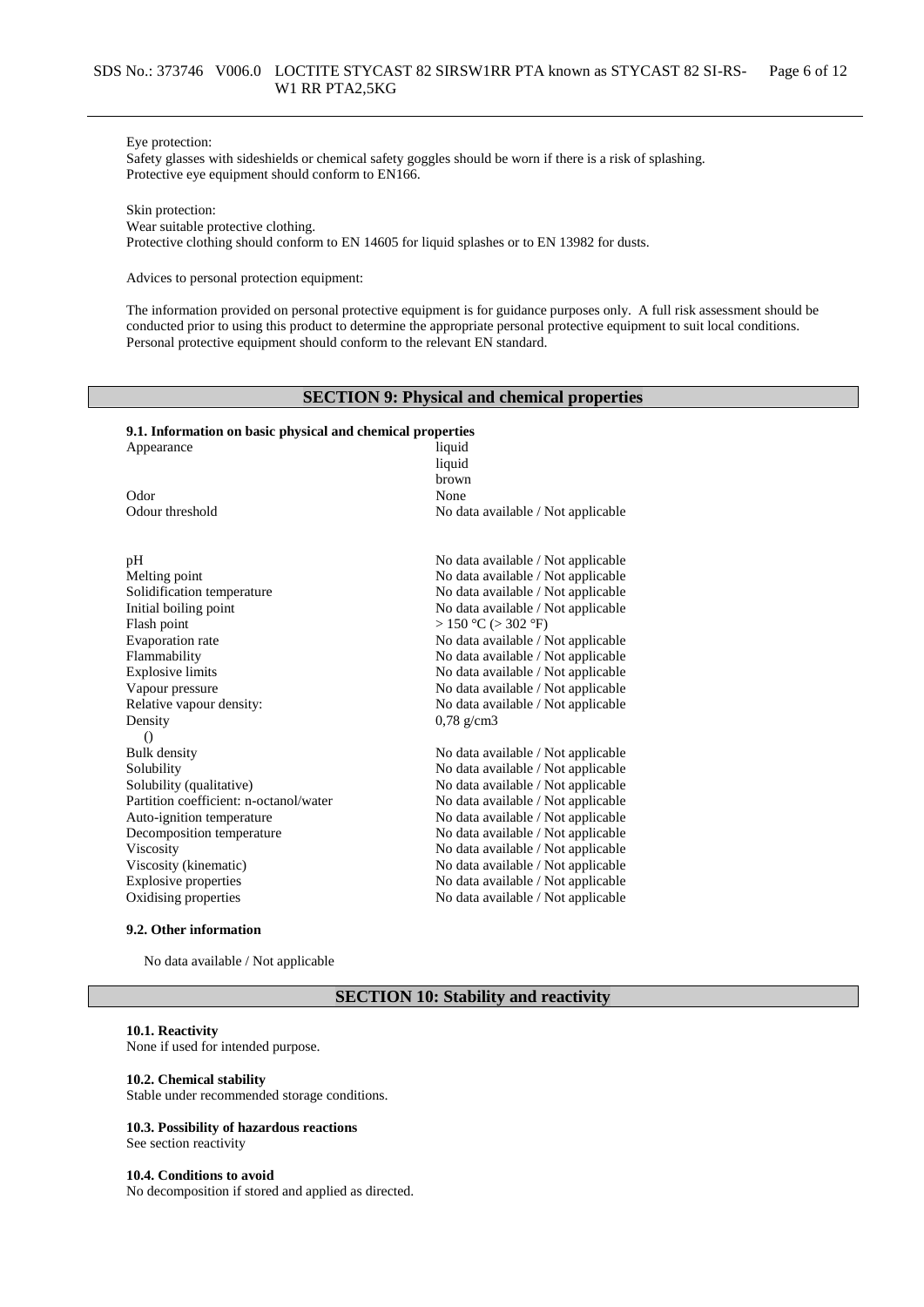# **10.5. Incompatible materials**

None if used properly.

### **10.6. Hazardous decomposition products**

No decomposition if used according to specifications.

# **SECTION 11: Toxicological information**

#### **General toxicological information:**

Prolonged or repeated contact may cause skin irritation. Prolonged or repeated contact may cause eye irritation.

### **11.1. Information on toxicological effects**

#### **Acute oral toxicity:**

The mixture is classified based on calculation method referring to the classified substances present in the mixture.

| <b>Hazardous substances</b><br>CAS-No.       | Value<br>type | Value           | <b>Species</b> | Method                                                               |
|----------------------------------------------|---------------|-----------------|----------------|----------------------------------------------------------------------|
| octamethylcyclotetrasilox<br>ane<br>556-67-2 | LD50          | $>$ 4.800 mg/kg | rat            | equivalent or similar to OECD Guideline 401 (Acute Oral<br>Toxicity) |

#### **Acute dermal toxicity:**

The mixture is classified based on calculation method referring to the classified substances present in the mixture.

| <b>Hazardous substances</b> | Value | Value           | <b>Species</b> | Method                                             |
|-----------------------------|-------|-----------------|----------------|----------------------------------------------------|
| CAS-No.                     | tvpe  |                 |                |                                                    |
| octamethylcyclotetrasilox   | LD50  | $> 2.375$ mg/kg | rat            | equivalent or similar to OECD Guideline 402 (Acute |
| ane                         |       |                 |                | Dermal Toxicity)                                   |
| 556-67-2                    |       |                 |                |                                                    |

### **Acute inhalative toxicity:**

The mixture is classified based on calculation method referring to the classified substances present in the mixture.

| <b>Hazardous substances</b> | Value | Value             | <b>Test atmosphere</b> Exposure |      | <b>Species</b> | Method                       |
|-----------------------------|-------|-------------------|---------------------------------|------|----------------|------------------------------|
| CAS-No.                     | type  |                   |                                 | time |                |                              |
| octamethylcyclotetrasilox   | LC50  | $36 \text{ mg}/1$ | dust/mist                       | 4 h  | rat            | OECD Guideline 403 (Acute)   |
| ane                         |       |                   |                                 |      |                | <b>Inhalation Toxicity</b> ) |
| 556-67-2                    |       |                   |                                 |      |                |                              |

#### **Skin corrosion/irritation:**

The mixture is classified based on calculation method referring to the classified substances present in the mixture.

| <b>Hazardous substances</b><br>CAS-No. | <b>Result</b>  | <b>Exposure</b><br>time | <b>Species</b> | Method                                             |
|----------------------------------------|----------------|-------------------------|----------------|----------------------------------------------------|
| octamethylcyclotetrasilox              | not irritating |                         | rabbit         | equivalent or similar to OECD Guideline 404 (Acute |
| ane                                    |                |                         |                | Dermal Irritation / Corrosion)                     |
| 556-67-2                               |                |                         |                |                                                    |

# **Serious eye damage/irritation:**

The mixture is classified based on calculation method referring to the classified substances present in the mixture.

| <b>Hazardous substances</b><br>CAS-No. | <b>Result</b>  | <b>Exposure</b><br>time | <b>Species</b> | Method                                                 |
|----------------------------------------|----------------|-------------------------|----------------|--------------------------------------------------------|
| octamethylcyclotetrasilox              | not irritating |                         | rabbit         | equivalent or similar to OECD Guideline 405 (Acute Eye |
| ane                                    |                |                         |                | Irritation / Corrosion)                                |
| 556-67-2                               |                |                         |                |                                                        |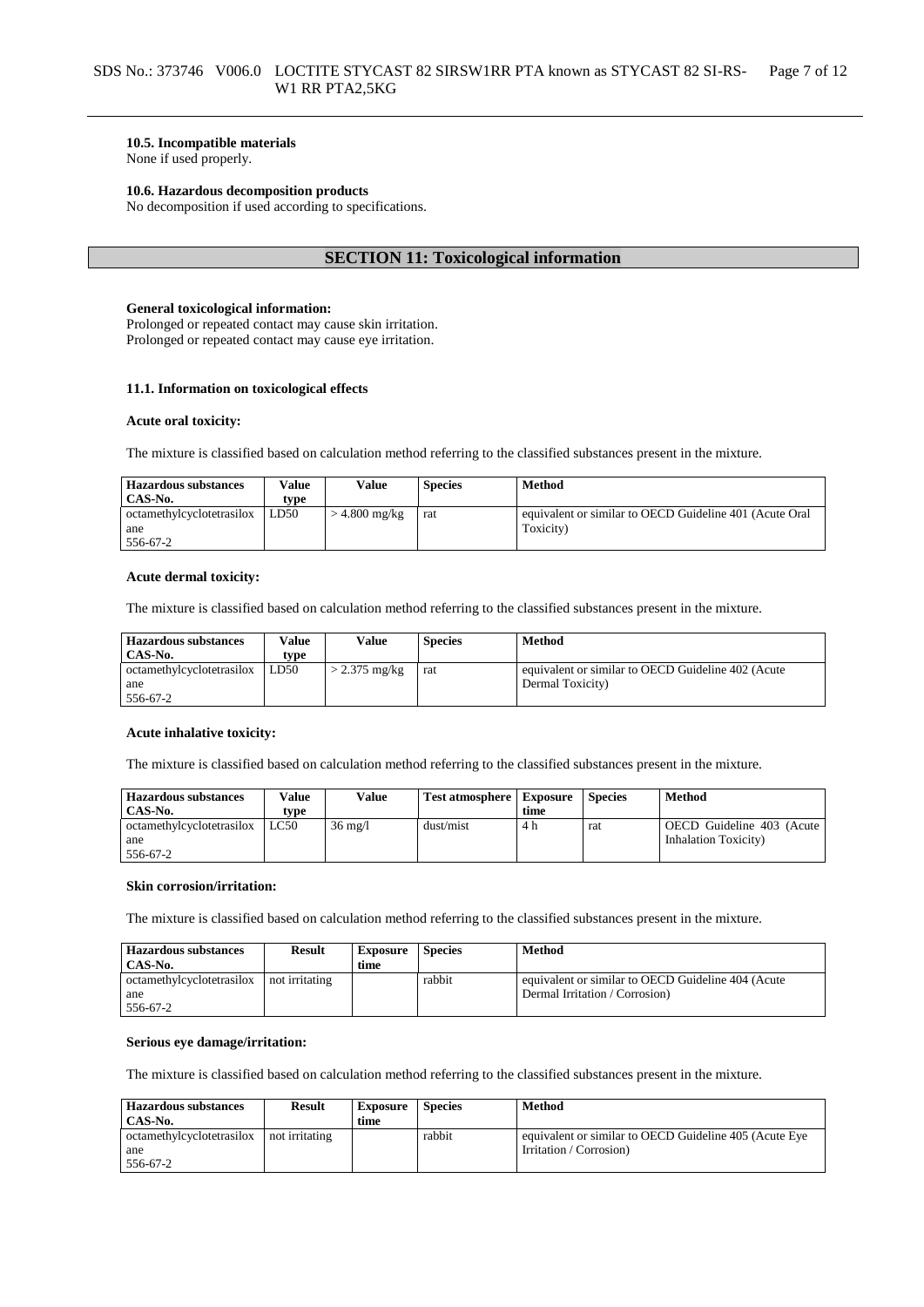### **Respiratory or skin sensitization:**

The mixture is classified based on threshold limits referring to the classified substances present in the mixture.

| <b>Hazardous substances</b><br>CAS-No. | <b>Result</b>   | <b>Test type</b>        | <b>Species</b> | Method                                  |
|----------------------------------------|-----------------|-------------------------|----------------|-----------------------------------------|
| octamethylcyclotetrasilox              | not sensitising | Guinea pig maximisation | guinea pig     | OECD Guideline 406 (Skin Sensitisation) |
| ane                                    |                 | test                    |                |                                         |
| 556-67-2                               |                 |                         |                |                                         |

# **Germ cell mutagenicity:**

The mixture is classified based on threshold limits referring to the classified substances present in the mixture.

| <b>Hazardous substances</b><br>CAS-No. | <b>Result</b> | Type of study /<br>Route of | <b>Metabolic</b><br>activation / | <b>Species</b> | <b>Method</b>                      |
|----------------------------------------|---------------|-----------------------------|----------------------------------|----------------|------------------------------------|
|                                        |               | administration              | <b>Exposure time</b>             |                |                                    |
| octamethylcyclotetrasilox              | negative      | bacterial gene              | with and without                 |                | <b>OECD</b> Guideline 471          |
| ane                                    |               | mutation assay              |                                  |                | (Bacterial Reverse Mutation        |
| 556-67-2                               |               |                             |                                  |                | Assay)                             |
| octamethylcyclotetrasilox              | negative      | in vitro mammalian          | with and without                 |                | equivalent or similar to OECD      |
| ane                                    |               | chromosome                  |                                  |                | Guideline 473 (In vitro            |
| 556-67-2                               |               | aberration test             |                                  |                | Mammalian Chromosome               |
|                                        |               |                             |                                  |                | <b>Aberration Test</b> )           |
| octamethylcyclotetrasilox              | negative      | mammalian cell              | with and without                 |                | equivalent or similar to OECD      |
| ane                                    |               | gene mutation assay         |                                  |                | Guideline 476 (In vitro            |
| 556-67-2                               |               |                             |                                  |                | Mammalian Cell Gene                |
|                                        |               |                             |                                  |                | <b>Mutation Test</b> )             |
| octamethylcyclotetrasilox              | negative      | inhalation                  |                                  | rat            | equivalent or similar to OECD      |
| ane                                    |               |                             |                                  |                | Guideline 475 (Mammalian           |
| 556-67-2                               |               |                             |                                  |                | <b>Bone Marrow Chromosome</b>      |
|                                        |               |                             |                                  |                | <b>Aberration Test</b> )           |
| octamethylcyclotetrasilox              | negative      | oral: gavage                |                                  | rat            | equivalent or similar to OECD      |
| ane                                    |               |                             |                                  |                | Guideline 478 (Genetic             |
| 556-67-2                               |               |                             |                                  |                | <b>Toxicology: Rodent Dominant</b> |
|                                        |               |                             |                                  |                | Lethal Test)                       |

### **Carcinogenicity**

No data available.

### **Reproductive toxicity:**

The mixture is classified based on threshold limits referring to the classified substances present in the mixture.

| <b>Hazardous substances</b> | <b>Result / Value</b> | <b>Test type</b> | Route of    | <b>Species</b> | Method                         |
|-----------------------------|-----------------------|------------------|-------------|----------------|--------------------------------|
| CAS-No.                     |                       |                  | application |                |                                |
| octamethylcyclotetrasilox   | NOAEL P 300 ppm       | two-             | inhalation  | rat            | equivalent or similar to       |
| ane                         |                       | generation       |             |                | OECD Guideline 416 (Two-       |
| 556-67-2                    | NOAEL F1 300 ppm      | study            |             |                | <b>Generation Reproduction</b> |
|                             |                       |                  |             |                | Toxicity Study)                |

### **STOT-single exposure:**

No data available.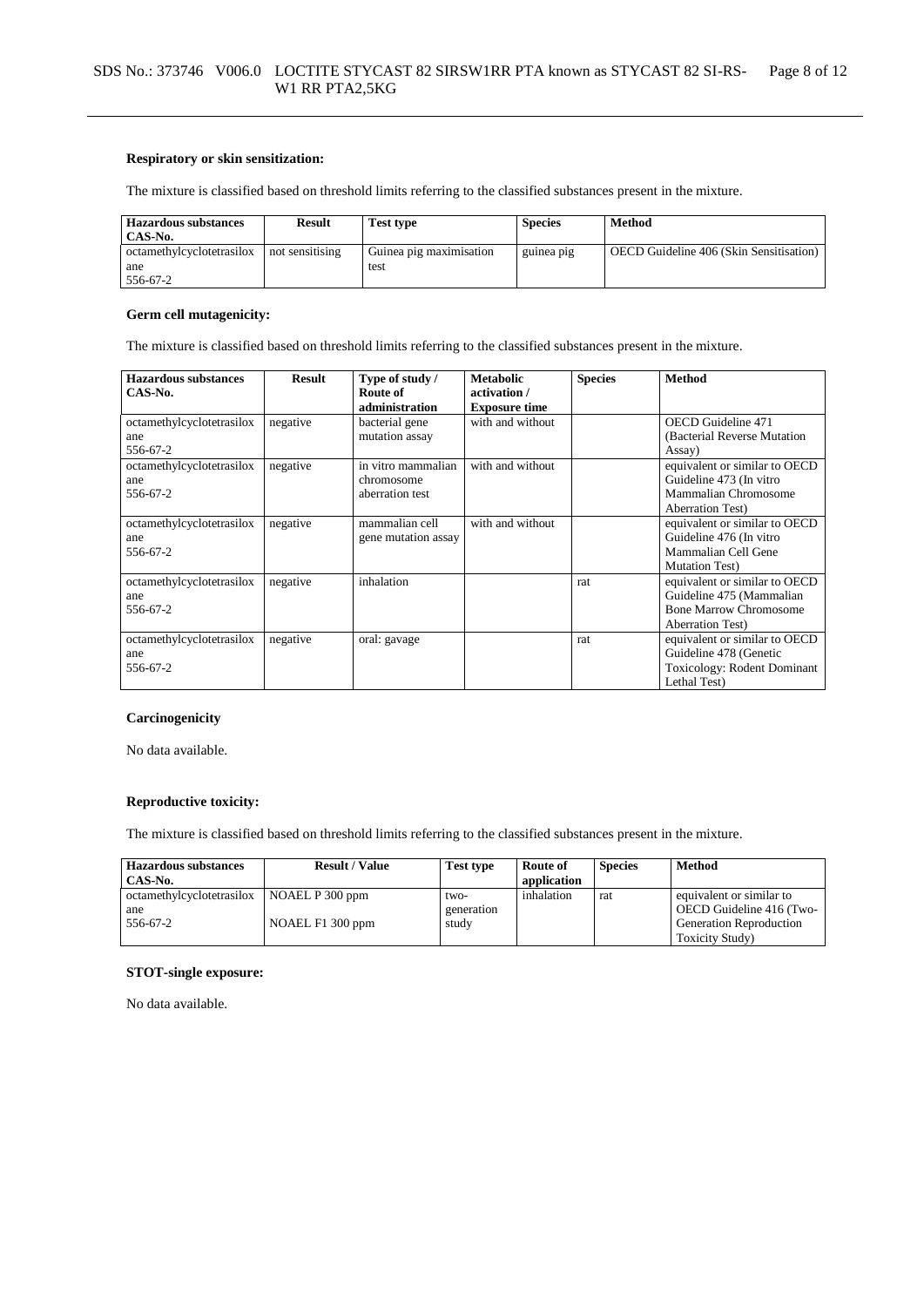### **STOT-repeated exposure::**

The mixture is classified based on threshold limits referring to the classified substances present in the mixture.

| <b>Hazardous substances</b> | <b>Result / Value</b> | Route of    | <b>Exposure time /</b> | <b>Species</b> | <b>Method</b>               |
|-----------------------------|-----------------------|-------------|------------------------|----------------|-----------------------------|
| CAS-No.                     |                       | application | <b>Frequency of</b>    |                |                             |
|                             |                       |             | treatment              |                |                             |
| octamethylcyclotetrasilox   | LOAEL 35 ppm          | inhalation  | 6 h nose only          | rat            | OECD Guideline 412          |
| ane                         |                       |             | inhalation             |                | (Repeated Dose)             |
| 556-67-2                    |                       |             | 5 days/week for 13     |                | <b>Inhalation Toxicity:</b> |
|                             |                       |             | weeks                  |                | $28/14$ -Day)               |
| octamethylcyclotetrasilox   | NOAEL 960 mg/kg       | dermal      | 3 w                    | rabbit         | equivalent or similar to    |
| ane                         |                       |             | 5 d/w                  |                | OECD Guideline 410          |
| 556-67-2                    |                       |             |                        |                | (Repeated Dose Dermal       |
|                             |                       |             |                        |                | Toxicity: 21/28-Day         |
|                             |                       |             |                        |                | Study)                      |

# **Aspiration hazard:**

No data available.

# **SECTION 12: Ecological information**

#### **General ecological information:**

Do not empty into drains / surface water / ground water.

# **12.1. Toxicity**

#### **Toxicity (Fish):**

The mixture is classified based on calculation method referring to the classified substances present in the mixture.

| <b>Hazardous substances</b>  | <b>Value</b> | Value                 | <b>Exposure time Species</b> |                            | Method                      |
|------------------------------|--------------|-----------------------|------------------------------|----------------------------|-----------------------------|
| CAS-No.                      | tvpe         |                       |                              |                            |                             |
| octamethylcyclotetrasiloxane | <b>NOEC</b>  | $0,0044 \text{ mg}/1$ | 93 d                         | Salmo gairdneri (new name: | EPA OPPTS 797.1600 (Fish    |
| 556-67-2                     |              |                       |                              | Oncorhynchus mykiss)       | Early Life Stage Toxicity   |
|                              |              |                       |                              |                            | Test)                       |
| octamethylcyclotetrasiloxane | LC50         | Toxicity > Water      | 96 h                         | Oncorhynchus mykiss        | EPA OTS 797.1400 (Fish      |
| 556-67-2                     |              | solubilitv            |                              |                            | <b>Acute Toxicity Test)</b> |

# **Toxicity (Daphnia):**

The mixture is classified based on calculation method referring to the classified substances present in the mixture.

| <b>Hazardous substances</b><br>CAS-No.   | Value<br>type | Value                          | <b>Exposure time Species</b> |               | Method                                                                                     |
|------------------------------------------|---------------|--------------------------------|------------------------------|---------------|--------------------------------------------------------------------------------------------|
| octamethylcyclotetrasiloxane<br>556-67-2 | EC50          | Toxicity > Water<br>solubility | 48 h                         | Daphnia magna | EPA OTS 797.1300<br>(Aquatic Invertebrate Acute)<br>Toxicity Test, Freshwater<br>Daphnids) |

### **Chronic toxicity to aquatic invertebrates**

The mixture is classified based on calculation method referring to the classified substances present in the mixture.

| <b>Hazardous substances</b><br>CAS-No.   | Value<br>type | Value              | <b>Exposure time Species</b> |               | Method                                                  |
|------------------------------------------|---------------|--------------------|------------------------------|---------------|---------------------------------------------------------|
| octamethylcyclotetrasiloxane<br>556-67-2 | <b>NOEC</b>   | $7.9 \text{ µg}/l$ | 21 d                         | Daphnia magna | EPA OTS 797.1330<br>(Daphnid Chronic Toxicity)<br>Test) |

**Toxicity (Algae):**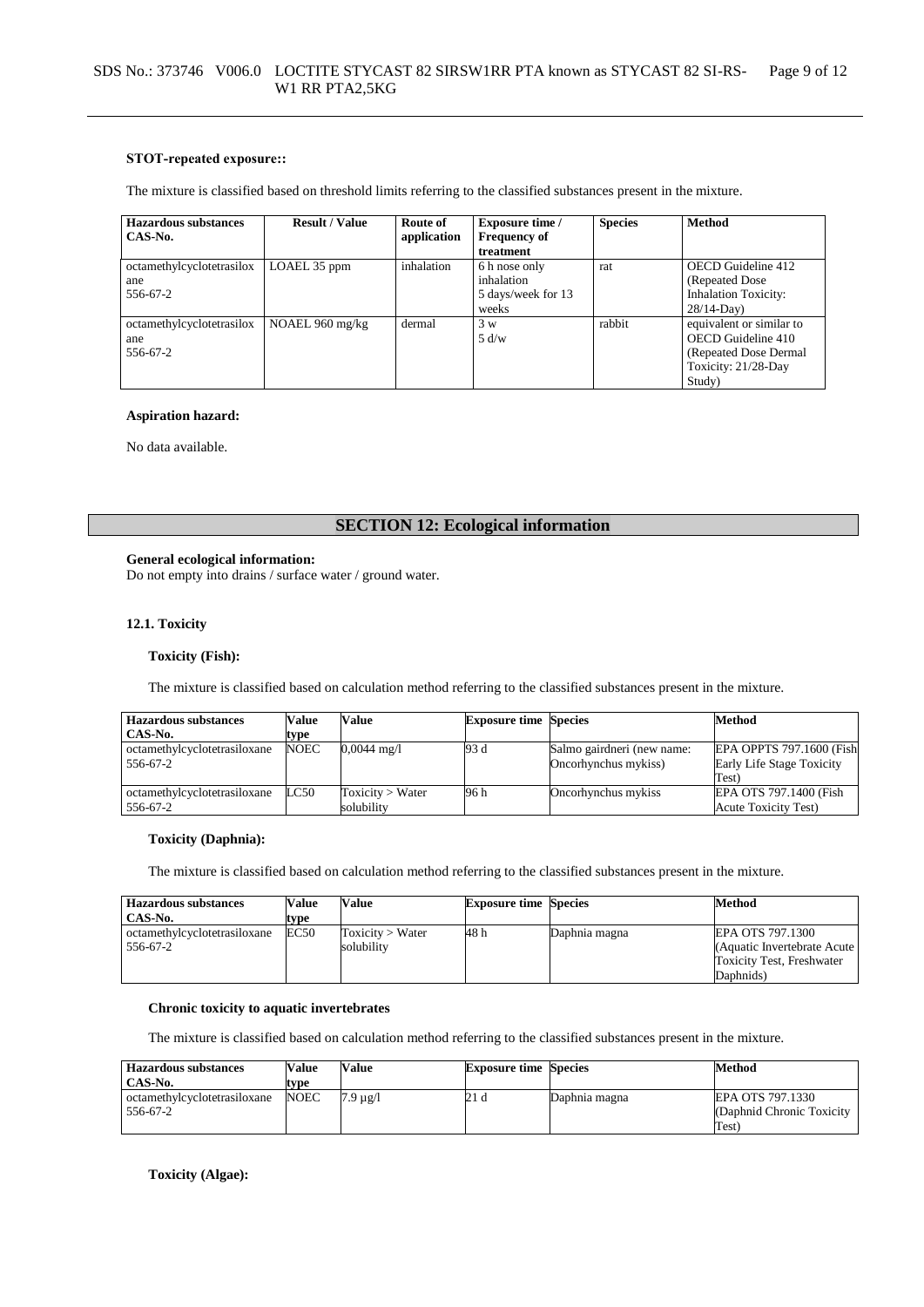| <b>Hazardous substances</b>  | Value | Value                | <b>Exposure time Species</b> |                                                          | <b>Method</b>            |
|------------------------------|-------|----------------------|------------------------------|----------------------------------------------------------|--------------------------|
| CAS-No.                      | type  |                      |                              |                                                          |                          |
| octamethylcyclotetrasiloxane | EC50  | Toxicity > Water     | 96 h                         | Selenastrum capricornutum                                | EPA OTS 797.1050 (Algal) |
| 556-67-2                     |       | solubility           |                              | (new name: Pseudokirchneriella Toxicity, Tiers I and II) |                          |
|                              |       |                      |                              | subcapitata)                                             |                          |
| octamethylcyclotetrasiloxane | EC10  | $0.022 \text{ mg/l}$ | 96 h                         | Selenastrum capricornutum                                | EPA OTS 797.1050 (Algal  |
| 556-67-2                     |       |                      |                              | (new name: Pseudokirchneriella Toxicity, Tiers I and II) |                          |
|                              |       |                      |                              | subcapitata)                                             |                          |

### **Toxicity to microorganisms**

The mixture is classified based on calculation method referring to the classified substances present in the mixture.

| <b>Hazardous substances</b><br>CAS-No.   | Value<br>type | Value                          | <b>Exposure time Species</b> |                  | Method                                                                            |
|------------------------------------------|---------------|--------------------------------|------------------------------|------------------|-----------------------------------------------------------------------------------|
| octamethylcyclotetrasiloxane<br>556-67-2 | EC50          | Toxicity > Water<br>solubility | 3 h                          | activated sludge | ISO 8192 (Test for<br>Inhibition of Oxygen<br>Consumption by Activated<br>Sludge) |

### **12.2. Persistence and degradability**

The product is not biodegradable.

| <b>Hazardous substances</b>              | <b>Result</b>              | <b>Test type</b> | <b>Degradability</b> | <b>Exposure</b> | <b>Method</b>                                                                          |
|------------------------------------------|----------------------------|------------------|----------------------|-----------------|----------------------------------------------------------------------------------------|
| CAS-No.                                  |                            |                  |                      | time            |                                                                                        |
| octamethylcyclotetrasiloxane<br>556-67-2 | not readily biodegradable. | aerobic          | 3.7 %                | 29d             | OECD Guideline 310 (Ready<br>BiodegradabilityCO2 in Sealed<br>Vessels (Headspace Test) |

### **12.3. Bioaccumulative potential**

| <b>Hazardous substances</b>  | Bioconcentratio | <b>Exposure time</b> | <b>Temperature</b> | <b>Species</b> | <b>Method</b>                        |
|------------------------------|-----------------|----------------------|--------------------|----------------|--------------------------------------|
| CAS-No.                      | n factor (BCF)  |                      |                    |                |                                      |
| octamethylcyclotetrasiloxane | 12.400          | 28d                  |                    | Pimephales     | EPA OTS 797.1520 (Fish               |
| 556-67-2                     |                 |                      |                    | promelas       | <b>Bioconcentration Test-Rainbow</b> |
|                              |                 |                      |                    |                | Trout)                               |

# **12.4. Mobility in soil**

Cured adhesives are immobile.

| Hazardous substances         | <b>LogPow</b> | <b>Temperature</b>        | <b>Method</b>                                                        |
|------------------------------|---------------|---------------------------|----------------------------------------------------------------------|
| CAS-No.                      |               |                           |                                                                      |
| octamethylcyclotetrasiloxane | 6.488         | 25.1 $\mathrm{^{\circ}C}$ | OECD Guideline 123 (Partition Coefficient (1-Octanol / Water), Slow- |
| 556-67-2                     |               |                           | Stirring Method)                                                     |

# **12.5. Results of PBT and vPvB assessment**

| <b>Hazardous substances</b>  | PBT / vPvB                                                                       |
|------------------------------|----------------------------------------------------------------------------------|
| CAS-No.                      |                                                                                  |
| octamethylcyclotetrasiloxane | Fulfilling Persistent, Bioaccumulative and Toxic (PBT), very Persistent and very |
| 556-67-2                     | Bioaccumulative (vPvB) criteria.                                                 |

### **12.6. Other adverse effects**

No data available.

# **SECTION 13: Disposal considerations**

# **13.1. Waste treatment methods**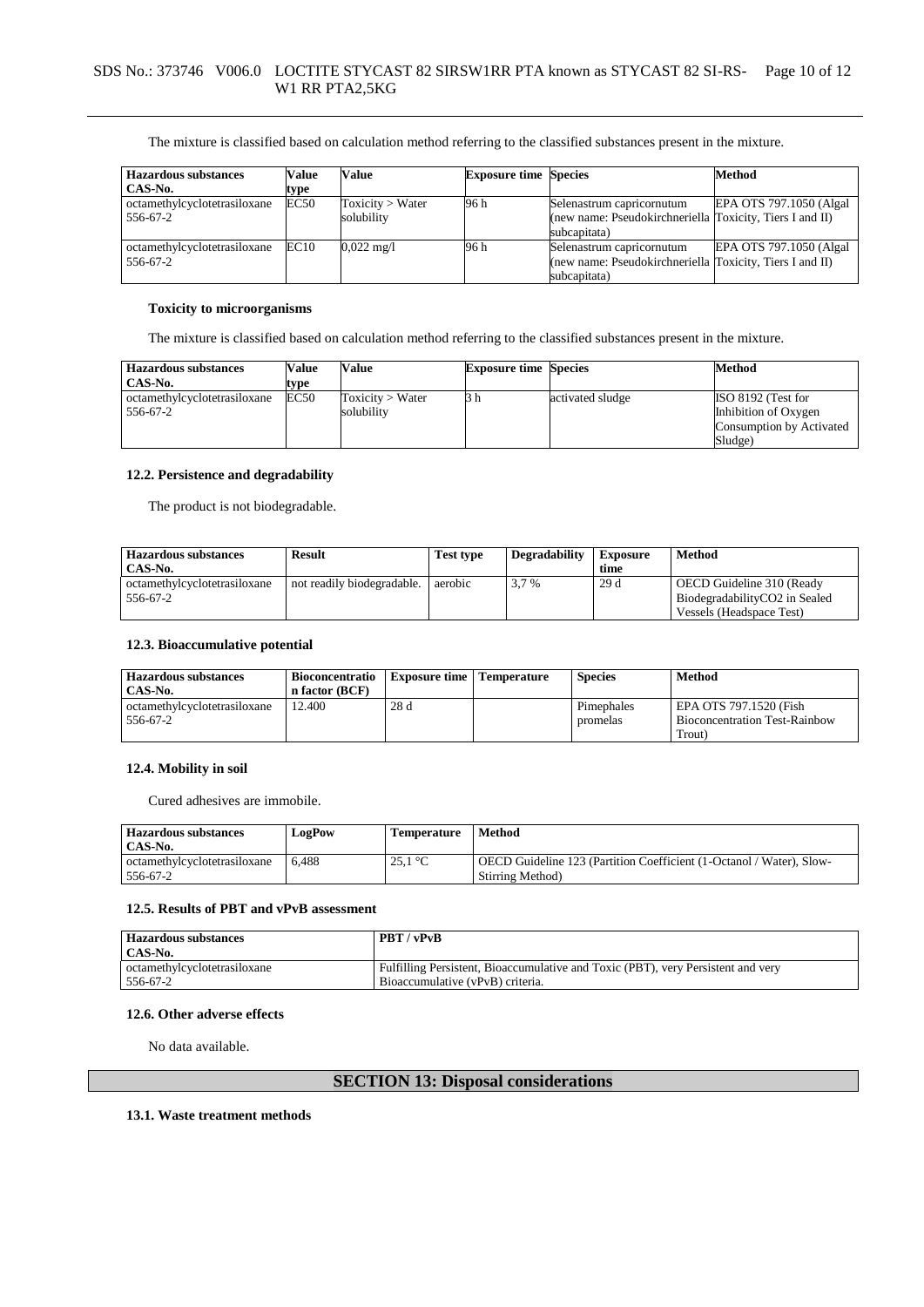### Product disposal:

Dispose of in accordance with local and national regulations. Do not empty into drains / surface water / ground water.

Disposal of uncleaned packages:

After use, tubes, cartons and bottles containing residual product should be disposed of as chemically contaminated waste in an authorised legal land fill site or incinerated.

Disposal must be made according to official regulations.

Waste code

08 04 09\* waste adhesives and sealants containing organic solvents and other dangerous substances The valid EWC waste code numbers are source-related. The manufacturer is therefore unable to specify EWC waste codes for the articles or products used in the various sectors. The EWC codes listed are intended as a recommendation for users. We will be happy to advise you.

### **SECTION 14: Transport information**

| 14.1. | <b>UN</b> number                                                   |
|-------|--------------------------------------------------------------------|
|       | Not hazardous according to RID, ADR, ADN, IMDG, IATA-DGR.          |
| 14.2. | UN proper shipping name                                            |
|       | Not hazardous according to RID, ADR, ADN, IMDG, IATA-DGR.          |
| 14.3. | <b>Transport hazard class(es)</b>                                  |
|       | Not hazardous according to RID, ADR, ADN, IMDG, IATA-DGR.          |
| 14.4. | Packing group                                                      |
|       | Not hazardous according to RID, ADR, ADN, IMDG, IATA-DGR.          |
| 14.5. | <b>Environmental hazards</b>                                       |
|       | Not hazardous according to RID, ADR, ADN, IMDG, IATA-DGR.          |
| 14.6. | Special precautions for user                                       |
|       | Not hazardous according to RID, ADR, ADN, IMDG, IATA-DGR.          |
| 14.7. | Transport in bulk according to Annex II of Marpol and the IBC Code |
|       | not applicable                                                     |

# **SECTION 15: Regulatory information**

**15.1. Safety, health and environmental regulations/legislation specific for the substance or mixture**

VOC content (2010/75/EC)  $< 5 %$ 

**15.2. Chemical safety assessment**

A chemical safety assessment has not been carried out.